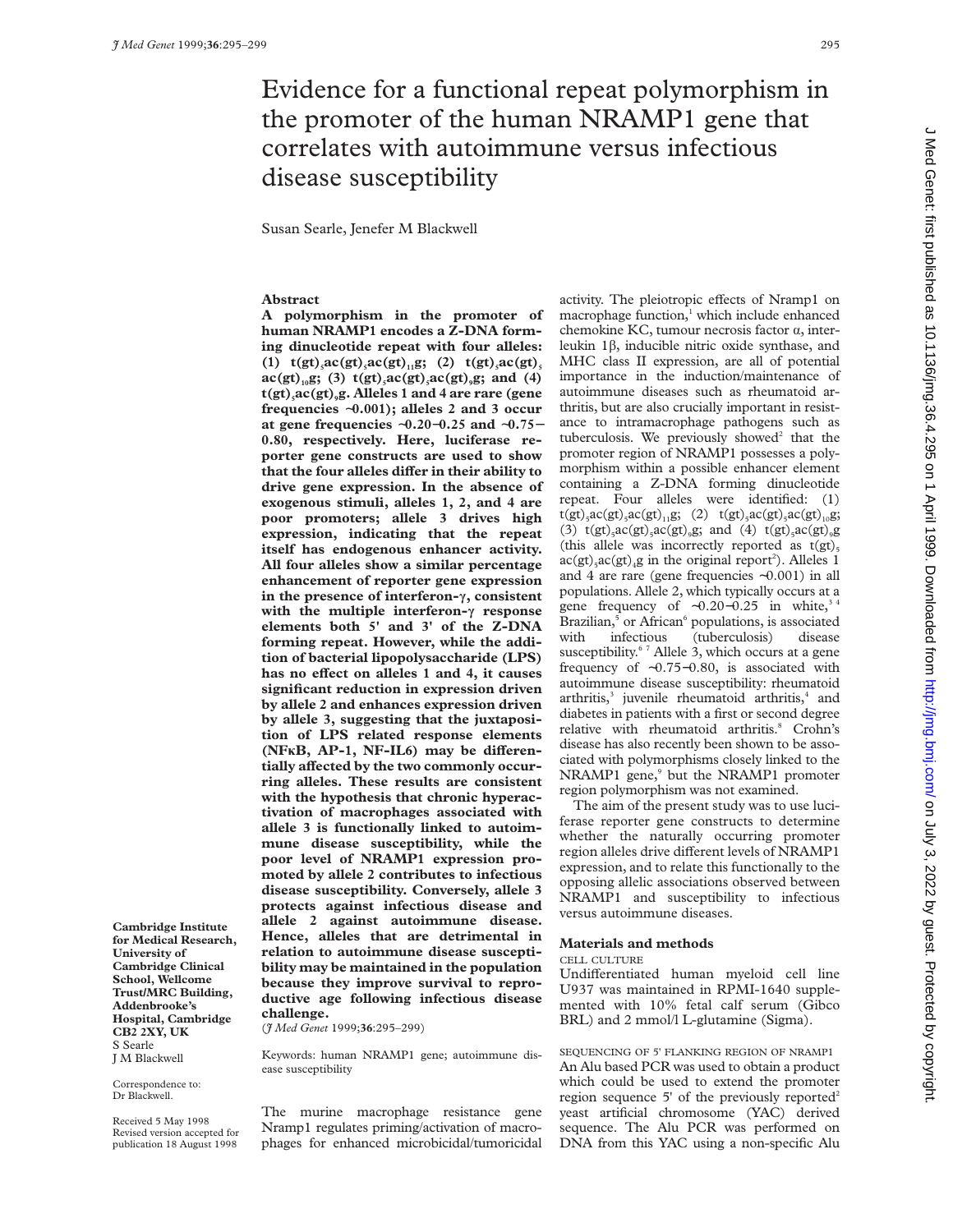



primer paired with an internal primer (5'CCG-GTTTTGTGTCTGGGAT3') to yield a product of 2337 bp. This product was TA cloned (Invitrogen BV, The Netherlands) and primer walking used to extend the sequence.

# CONSTRUCTION OF PLASMIDS

A series of luciferase reporter gene constructs were generated in the pGL2-Basic vector (Promega Corp, Southhampton, UK) for the four alleles associated with the GT repeat polymorphism present in the 5' flanking region of human NRAMP1. The constructs for alleles 1, 2, 3, and 4 incorporated 587, 585, 583, or 571 bp 5' of the ATG initiation codon, respectively. Each allele was cloned into the pGL2- Basic vector 5' of the initiation codon for the reporter gene luciferase. The constructs were designated Luc1 to Luc4. Each allele was PCR amplified using high fidelity Vent polymerase (New England Biolabs, Hitchin, UK) from YAC (allele 3) or genomic (alleles 1, 2, 4) DNA using primers (5'AGTGCTAGCCTGCAGT- GCCTTCCTC TG3',5'TGAAGATCTGCC-GACTTCAGGTACTCT3'; positions of the specific sequence indicated in fig 1) designed to incorporate *Nhe*I and *Bgl*II restriction sites. PCR products were initially cloned into the TA cloning vector pCRII (Invitrogen BV, The Netherlands) and their sequence verified before excision with *Nhe*I and *Bgl*II and cloning into the pGL2-Basic vector.

## TRANSIENT TRANSFECTIONS AND LUCIFERASE ASSAYS

Log phase U937 cells grown in fully supplemented medium were transfected with the reporter constructs. Cells were resuspended at  $2 \times 10^7$ /ml and 400 µl of the suspension cotransfected by electroporation (300 volts, 900 uF, and resistance á; EasyjecT plus electroporator, Flowgen, Lichfield UK) with 10 µg Luc NRAMP1 construct and 2 µg of a control â-galactosidase construct (kindly provided by Dr A Green, Cambridge, UK). Transfected cells were resuspended in 5 ml of fully supplemented medium and incubated (37°C, 5%  $CO<sub>2</sub>$ ) for six hours with/without addition of the exogenous stimuli interferon- $\gamma$ (100 units/ml) alone or interferon- $\gamma$  (100 units/ml) plus bacterial lipopolysaccharide (LPS, 10 ng/ml). Lysates were prepared for assay of luciferase and â-galactosidase activities. The cells were harvested, lysed in a buffer containing 25 mmol/l glycyl-glycine, pH 7.8, 15 mmol/l MgSO 4, 4 mmol/l ethyleneglycol bis-tetracetic acid (EGTA), 1% vol/vol Triton X100 and 1 mmol/l DTT for 10 minutes at room temperature. Extracts were assayed for luciferase activity in a buffer containing 25 mmol/l glycyl-glycine, 15 mmol/l MgSO 4, and 5 mmol/l ATP. Then 100 µl of cell lysate was added to 300 µl of assay buffer and read in an Autolumat LB 953 luminometer (Berthold, Stevenage, UK). The  $\beta$ -galactosidase assay was performed on 10 µl of cell lysate in 150 µl of buffer containing 1 mmol/l MgCl<sub>2</sub>, 50 mmol/l  $β$ -ME, 120 μg of ONPG (o-nitrophenyl-β-δ galactopyranoside), and 7.4 mmol/l sodium phosphate buffer, pH 7.3, and read (absorbance 414 nm; Multiskan, Labsystems, Basingstoke, UK) following a 30 minute incubation at 37 °C. To take account of variations in transfection efficiency for different reporter gene constructs, relative light units (RLU) of luciferase activity were normalised against the â-galactosidase reading for each construct within an experiment. Absolute values for normalised relative light units were comparable within but not between experiments. Duplicate transfections were performed for each construct and set of conditions within each experiment. In all cases, duplicate readings fell within the mean ± 20%. To compare data over multiple experiments, normalised RLU values for Luc NRAMP1 constructs were expressed relative to the pGL2-Basic vector control included in every experiment. The two tailed, unpaired Student's *t* test was used to test for significant differences between constructs and treatments.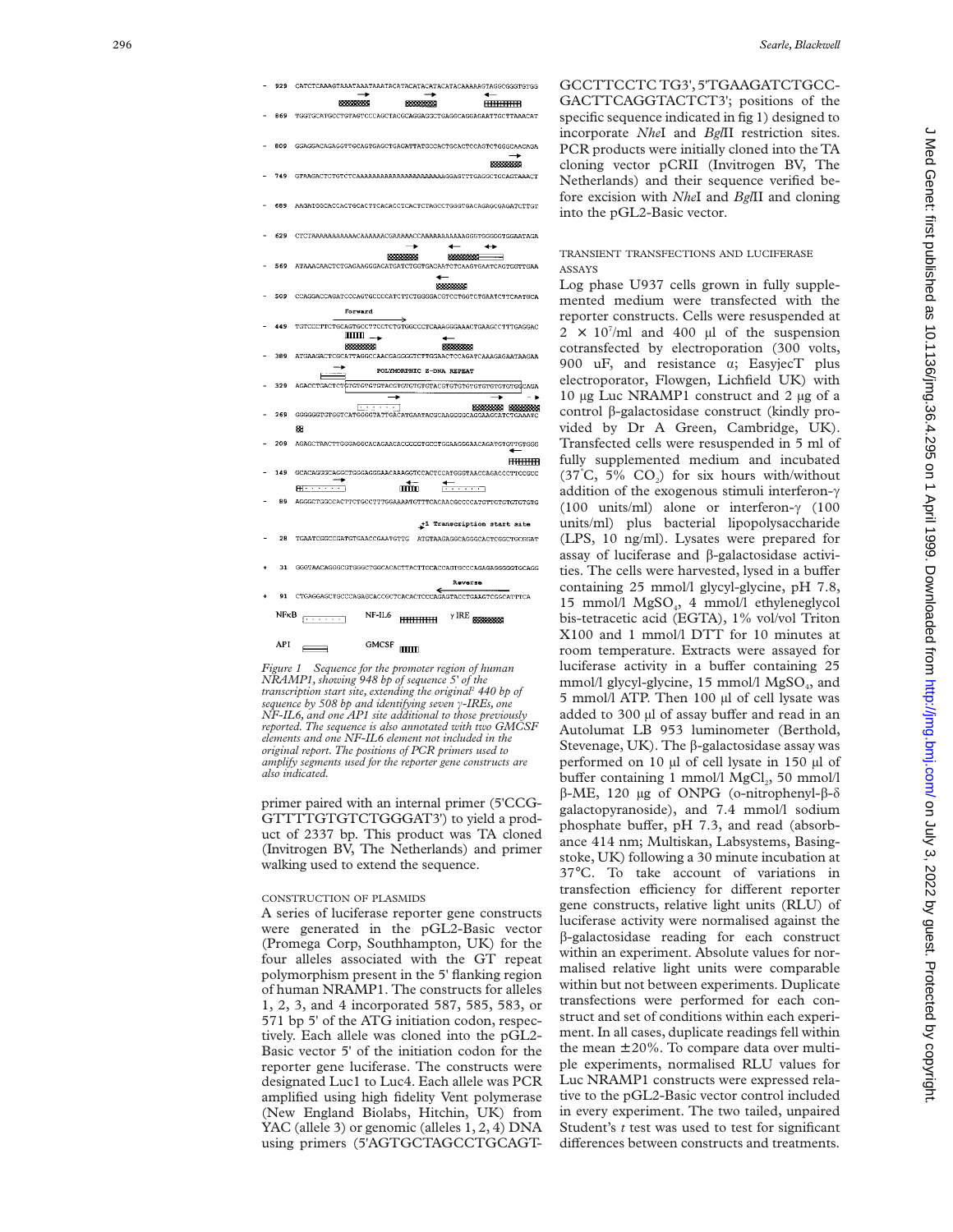## **Results**

EXTENSION OF THE 5' FLANKING REGION SEQUENCE OF NRAMP1

The primary aim of the present study was to use reporter gene constructs to determine whether polymorphisms previously identified in the NRAMP1 promoter region<sup>2</sup> are functionally important in differential regulation of gene expression. In order to create constructs with adequate flanking sequence 5' of this polymorphic region, additional 5' sequence data was required. Fig 1 shows 948 bp of promoter region sequence 5' of the transcription start site, extending the original 440 bp by 508 bp and identifying seven interferon- $\gamma$  response elements ( $\gamma$ -IRE), one NF-IL6 site, and one AP1 site additional to those previously reported.<sup>2</sup> The original 440 bp of sequence is also annotated (fig 1) with two GMCSF elements and one NF-IL6 element not included in the original report. All of these elements are consistent with studies in the mouse showing that expression of Nramp1 is regulated by GMCSF,<sup>10</sup> interferon- $\gamma$ , <sup>10-12</sup> and LPS.<sup>11</sup>

# DEMONSTRATION THAT THE FOUR NRAMP1 PROMOTER REGION ALLELES DRIVE DIFFERENT LEVELS OF REPORTER GENE EXPRESSION

Initial experiments were designed to determine whether the four naturally occurring promoter region alleles differed in their ability to drive reporter gene expression without the addition of an exogenous stimulus. The mean (SD) for quadruplicate data points obtained over two independent transfection experiments in which the four Luc NRAMP1 constructs were tested are shown in fig 2. Allele 3 was observed to drive up to 10-fold higher levels of luciferase reporter gene expression than each of alleles 1, 2, or 4. Over the two experiments, differences between allele 3 and each of alleles 1, 2, and 4 were statistically significant (two tailed, unpaired *t* test) at p=0.008, p=0.001, and  $p=0.018$ , respectively. Allele 1 also differed significantly from alleles 2 (p=0.004) and 4 (p=0.022). The pGL2-Basic vector lacks any eukaryotic, promoter, or enhancer elements. Hence, luciferase activity measured following transient transfections with the reporter gene constructs represents the action of the inserted NRAMP1 promoter region. Since the only difference between the four constructs is in the repeat structure, the differential expression



*Figure 2 Levels of luciferase reporter gene activity driven by the four naturally occurring polymorphic alleles for the human NRAMP1 gene promoter. The mean (SD) RLU for quadruplicate data points obtained over two independent experiments are graphed for Luc NRAMP1 constructs relative to the pGL2-Basic vector only control.*



*Figure 3 Levels of luciferase reporter gene activity driven by the four naturally occurring polymorphic alleles for the human NRAMP1 gene promoter with/without addition of the exogenous stimulus interferon-ã (IFN; 100 U/ml). The mean (SD) RLU for quadruplicate data points obtained over two independent experiments are graphed for Luc NRAMP1 constructs relative to the pGL2-Basic vector only control.*

observed without the addition of an exogenous stimulus indicates that the Z-DNA forming repeat is itself acting as an enhancer element.

EFFECT OF EXOGENOUS STIMULI ON REPORTER GENE EXPRESSION DRIVEN BY THE FOUR POLYMORPHIC NRAMP1 ALLELES

Addition of interferon- $\gamma$  as an exogenous stimulus causes a one- to threefold enhancement of luciferase reporter gene expression for all four constructs (fig 3). The mean (SD) for quadruplicate data points obtained over two independent transfection experiments in which the four Luc NRAMP1 constructs were tested with/without addition of interferon- $\gamma$  are shown in fig  $3$ . As before (fig  $2$ ), differences in baseline activity between allele 3 and each of the other three alleles were statistically signifnicant (two tailed, unpaired *t* test) at p<0.001.

Increases in reporter gene activity with addition of interferon- $\gamma$  were statistically significant at p=0.0006, p=0.0005, p=0.0004, and p=0.0007 for alleles 1, 2, 3, and 4, respectively, indicating that the multiple  $\gamma$ -IREs both 5' and 3' of the Z-DNA forming polymorphic repeat are generally important in upregulating gene expression across all four alleles. On the background of this interferon- $\gamma$  enhanced response, addition of LPS as a second exogenous signal results in a further ∼twofold enhancement of allele 3 driven reporter gene expression, but causes reduction in the allele 2 driven response



*Figure 4 Influence of LPS on levels of luciferase reporter gene activity driven by the four polymorphic alleles for the human NRAMP1. The influence of LPS (10 ng/ml) is superimposed on the background of the interferon-ã (IFN; 100 U/ml) enhanced luciferase expression observed across all four alleles (fig 3). The mean (SD) RLU for quadruplicate data points obtained over two independent experiments are graphed for Luc NRAMP1 constructs relative to the pGL-2Basic vector only control.*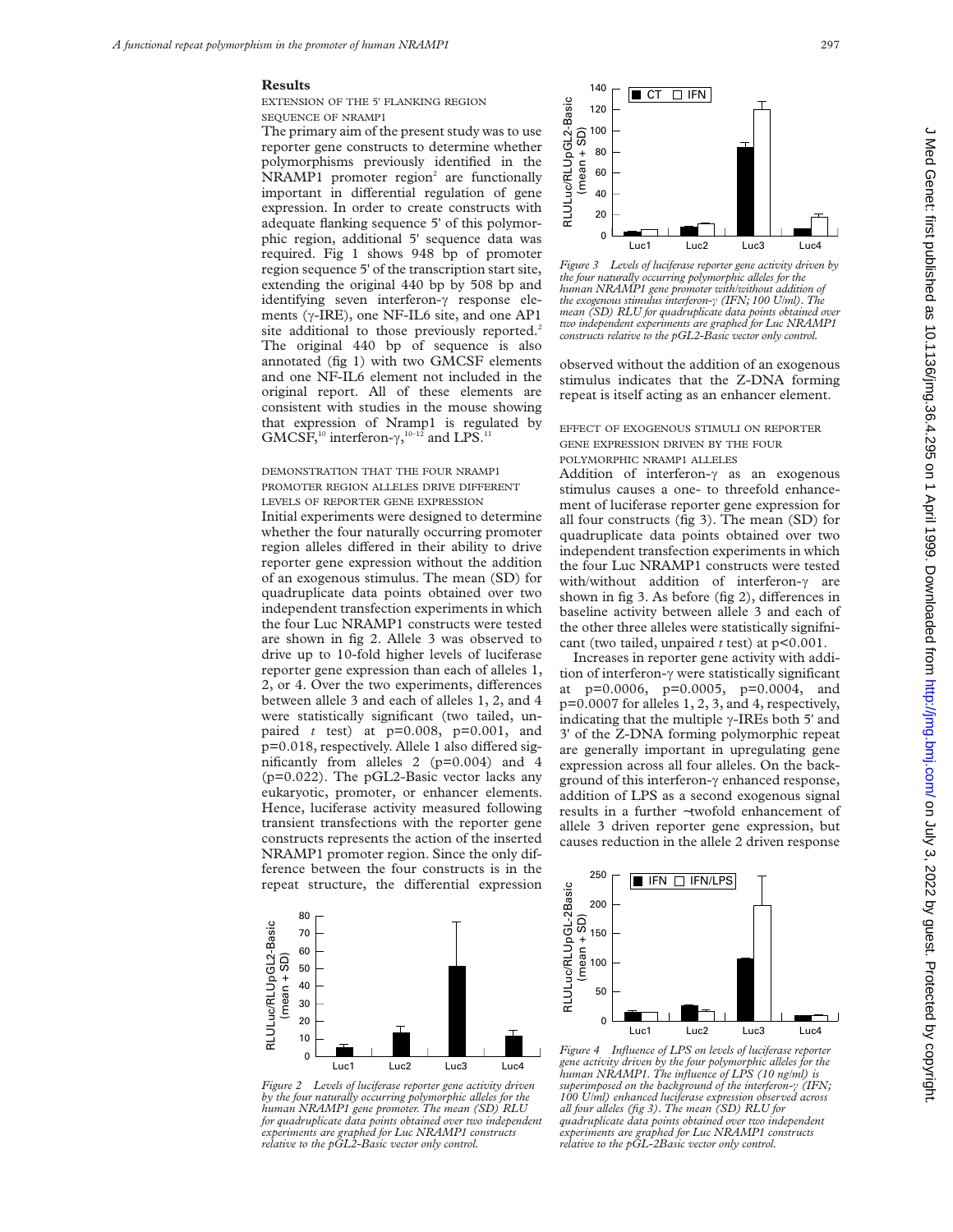(fig 4). The mean (SD) for quadruplicate data points obtained over two independent transfection experiments in which the four Luc NRAMP1 constructs were tested with interferon- $\gamma$  alone or with interferon- $\gamma$  plus LPS are shown in fig 4. Over the two experiments, there was a significant increase  $(p=0.013)$  in reporter gene activity driven by allele 3 with the addition of LPS, and a significant decrease (p=0.0006) in reporter gene activity driven by allele 2 in the presence of LPS. Allele 1 and allele 4 driven responses remain unchanged by the further addition of LPS (fig 4). In a further experiment using only Luc 2 and Luc 3 constructs, a significant increase (p<0.001) in reporter gene activity was again observed with addition of LPS for Luc 3, and a significant decrease  $(p<0.001)$  for allele 2. These results suggest that the juxtaposition of LPS related response elements (NFKB, AP-1, NF-IL6) may be differentially affected by the two commonly occurring NRAMP1 promoter region alleles.

#### **Discussion**

Nramp1 has multiple pleiotropic effects on macrophage activation pathways. <sup>1</sup> The gene encodes a polytopic integral membrane protein which is localised to late endosomal and lysosomal compartments $13-15$  and functions as a metal ion transporter regulating,<sup>16</sup> and regulated by, $^{13}$  cellular iron levels. In the mouse, a point mutation in the coding region of the gene results in a single non-conservative amino acid substitution from gly to asp at position 169 in putative<sup>17</sup> membrane spanning domain number 4, the effect of which is to create a functional null equivalent in infectious disease susceptibility phenotype to genetically engineered gene disrupted mice.<sup>18</sup> The only potentially detrimental polymorphism identified in the coding region of human NRAMP1, an amino acid triplet repeat in exon 2 encoding the putative SH3 binding domain,<sup>19</sup> occurs at low frequency (<0.001; J M Blackwell, unpublished observation) and has never been observed in the homozygous condition. Presumably the NRAMP1 protein in humans is essential to macrophage function, such that detrimental coding region mutations will be rare. On the other hand, polymorphisms which regulate expression of a functional protein may provide a more subtle way in which natural selection influences the role of this important macrophage activation gene in determining disease susceptibility. Here we have shown that the previously identified Z-DNA forming polymorphic repeat in the promoter region of the human NRAMP1 gene does act as a functional polymorphism influencing gene expression, with the commonly occurring alleles 2 and 3 driving dramatically different levels of reporter gene expression.

Several studies now support the hypothesis that this functional repeat polymorphism in the promoter region of human NRAMP1 may contribute in a direct way to the differing allelic associations observed with infectious versus autoimmune disease susceptibilities. In rheumatoid arthritis,<sup>3</sup> juvenile rheumatoid arthri-

tis, <sup>4</sup> and in diabetes patients with a first or second degree relative with rheumatoid arthritis,<sup>8</sup> family based transmission disequilibrium testing or case-control analyses have all shown an allelic association between allele 3 of the NRAMP1 promoter region polymorphism and disease susceptibility, while allele 2 is significantly protective. Conversely, our preliminary observation of an association between allele 2 and susceptibility to tuberculosis in 72 genetically independent age and sex matched Brazilians <sup>7</sup> has now been confirmed in a study of 400 cases and controls from The Gambia in West Africa. <sup>6</sup> In the Gambian study, allelic association between the 5' promoter region of the gene and disease susceptibility was independent of association with polymorphisms in the 3' region of the gene, indicating that multiple NRAMP1 polymorphisms influence tuberculosis in this population. This could indicate that the repeat polymorphism in the 3' UTR of the gene<sup>20 21</sup> also regulates gene expression. Overall, the data now available on autoimmune and infectious disease associations are consistent with the hypothesis<sup>3</sup> that chronic hyperactivation of macrophages associated with high expression promoted by allele 3 may be functionally linked to autoimmune disease susceptibility, while the poor level of NRAMP1 expression promoted by allele 2 leads to infectious disease susceptibility. Together with the functional data presented here, these opposing allelic associations between NRAMP1 promoter alleles and autoimmune versus infectious disease susceptibility suggest that alleles that are detrimental in relation to autoimmune disease susceptibility may be maintained in the population because they improve survival to reproductive age following infectious disease challenge.

This work was supported by The Wellcome Trust.

- 1 Blackwell JM. Structure and function of the naturalresistance-associated macrophage protein (Nramp1), a candidate protein for infectious and autoimmune disease susceptibility. *Mol Med Today* 1996;
- 2 Blackwell JM, Barton CH, White JK, *et al.* Genomic organization and sequence of the human NRAMP gene: identification and mapping of a promoter region polymorphism. *Mol Med* 1995; **1**:194-205.
- 3 Shaw M, Clayton D, Atkinson SE, *et al*. Linkage of rheumatoid arthritis to the candidate gene NRAMP1 on 2q35. *J Med Genet* 1996;**33**:672-7.
- 4 Sanjeevi C, Miller EN, Dabadghao P, *et al*. Natural resistance associated macrophage protein 1 (NRAMP1) locus polymorphism in juvenile rheumatoid arthritis. *J Exp Med* (in press).
- 5 Shaw M, Collins A, Peacock CS, *et al*. Evidence that genetic susceptibility to *Mycobacterium tuberculosis* in a Brazilian population is under two-locus oligogenic control which is not linked to the candidate genes NRAMP1 or TNF-alpha. *Tuberc Lung Dis* 1997;**78**:35-45. 6 Bellamy R, Ruwende C, Corrah T, *et al*. Variation in the
- NRAMP1 gene is associated with susceptibility to tubercu-
- losis in West Africans. *N Engl J Med* 1998;**338**:640-4. 7 Blackwell JM, Black GF, Peacock CS,*et al*. Immunogenetics of leishmanial and mycobacterial infections: The Belem Family Study. *Philos Trans R Soc B* 1997;**352**:1331-45.
- 8 Esposito L, Hill NJ, Pritchard LE, *et al*. Genetic analysis of chromosome 2 in type 1 diabetes: analysis of putative loci IDDM7, IDDM12, and IDDM13, and candidate genes NRAMP1 and IA-2 and the interleukin-1 gene cluster. *Diabetes* 1998;**47**:1797-9.
- 9 Hofmeister A, Neibergs HL, Pokorny RM, Galanduik S. The natural resistance-associated macrophage protein gene is associated with Crohn's disease. *Surgery* 1997;**122**:173-9.
- 10 Brown DH, LaFuse W, Zwilling BS. Cytokine-mediated activation of macrophages from *Mycobacterium bovis* BCGresistant and -susceptible mice: differential effects of corti-<br>costerone on antimycobacterial activity and expression of the *Bcg* gene (candidate *Nramp*). *Infect Immun* 1995;**63** : 2983-8.